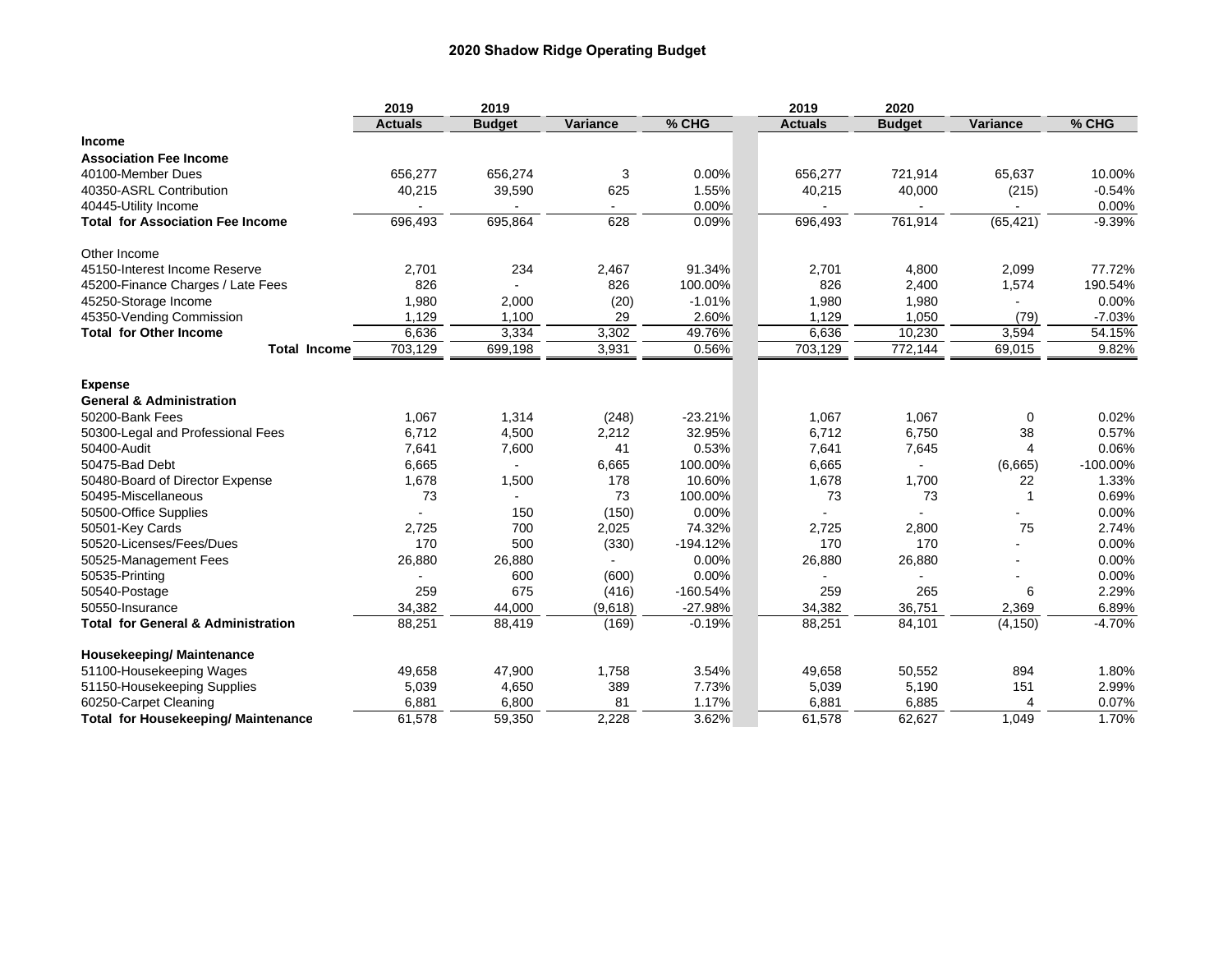|                                            | 2019           | 2019          |          |            | 2019           | 2020          |                |           |
|--------------------------------------------|----------------|---------------|----------|------------|----------------|---------------|----------------|-----------|
|                                            | <b>Actuals</b> | <b>Budget</b> | Variance | % CHG      | <b>Actuals</b> | <b>Budget</b> | Variance       | % CHG     |
| <b>Security</b>                            |                |               |          |            |                |               |                |           |
| 52000-Front Desk - PBX Payroll             | 13,750         | 13,750        |          | 0.00%      | 13,750         | 13,750        |                | $0.00\%$  |
| 60600-Security Wages                       | 10,500         | 10,500        |          | 0.00%      | 10,500         | 10,500        |                | 0.00%     |
| <b>Total for Security</b>                  | 24,250         | 24,250        |          | 0.00%      | 24,250         | 24,250        |                | 0.00%     |
| <b>Repairs &amp; Maintenance</b>           |                |               |          |            |                |               |                |           |
| 60025-Maintenance Wages                    | 83,563         | 90,220        | (6,658)  | $-7.97%$   | 83,563         | 85,938        | 2,375          | 2.84%     |
| 60030-Contract Services                    | 125            | 107           | 18       | 14.41%     | 125            | 125           |                | 0.00%     |
| 60050-Programmed Maintenance               | 60             |               | 60       | 100.00%    | 60             | 60            |                | 0.00%     |
| 60075-Alarm Monitoring                     | 347            | 348           | (1)      | $-0.37%$   | 347            | 348           | -1             | 0.37%     |
| 60100-Landscape Wages                      | 18,035         | 17,925        | 110      | 0.61%      | 18,035         | 18,554        | 519            | 2.88%     |
| 60108-HVAC Wages                           | 326            | 1,265         | (939)    | $-287.74%$ | 326            | 330           | $\overline{4}$ | 1.15%     |
| 60110-HVAC Contractor                      |                | 500           | (500)    | 0.00%      |                |               |                | 0.00%     |
| 60115-Fire Sprinklers                      | 1,055          | 2,515         | (1,460)  | $-138.42%$ | 1,055          | 1,065         | 10             | 0.96%     |
| 60128-Furniture Repair Contractor          | 525            |               | 525      | 100.00%    | 525            | 525           |                | 0.00%     |
| 60130-Lighting Repair Wages                |                | 170           | (170)    | 0.00%      |                |               |                | 0.00%     |
| 60135-Electrical Repair Wages              |                | 45            | (45)     | 0.00%      |                |               |                | 0.00%     |
| 60138-Electrical Repair Contractor         | 1,154          |               | 1,154    | 100.00%    | 1,154          | 1,185         | 31             | 2.66%     |
| 60160-Plumbing Wages                       | 2,840          | 7,300         | (4,460)  | $-157.04%$ | 2,840          | 2,900         | 60             | 2.11%     |
| 60163-Plumbing Contractor                  | 4,719          |               | 4,719    | 100.00%    | 4,719          | 4,775         | 56             | 1.18%     |
| 60165-Locks & Keys                         | 571            | 575           | (4)      | $-0.76%$   | 571            | 575           | $\overline{4}$ | 0.76%     |
| 60185-Telecom Repair                       |                | 925           | (925)    | 0.00%      |                |               |                | 0.00%     |
| 60170-Parking-Grounds-Roads Wages          | 21             |               | 21       | 100.00%    | 21             | 22            | $\mathbf 1$    | 2.85%     |
| 60200-Roof Repair Wages                    | 3,001          | 2,500         | 501      | 16.70%     | 3,001          | 3,025         | 24             | 0.79%     |
| 60205-Roof Repair Contractor               | 2,626          |               | 2,626    | 100.00%    | 2,626          | 2,675         | 49             | 1.87%     |
| 60210-Pool & Spa Maintenance Wages         | 6,023          | 3,000         | 3,023    | 50.19%     | 6,023          | 6,100         | 78             | 1.29%     |
| 60215-Pool & Spa Contractor                | 340            |               | 340      | 100.00%    | 340            | 345           | 5              | 1.47%     |
| 60260-Snow Removal Wages                   | 16,775         | 13,150        | 3,625    | 21.61%     | 16,775         | 14,900        | (1,875)        | $-11.18%$ |
| 60350-Common Areas                         | 149            | 35            | 114      | 76.56%     | 149            | 155           | 6              | 3.81%     |
| 60400-Elevators                            | 7,228          | 4,155         | 3,073    | 42.51%     | 7,228          | 7,300         | 72             | 1.00%     |
| 60450-Pest Control                         | 546            | 528           | 18       | 3.30%      | 546            | 552           | 6              | 1.10%     |
| 60700-Internet Repair                      |                | 2,025         | (2,025)  | 0.00%      |                |               |                | 0.00%     |
| <b>Total for Repairs &amp; Maintenance</b> | 150.029        | 147,288       | 2.740    | 1.83%      | 150,029        | 151.453       | 1.425          | 0.95%     |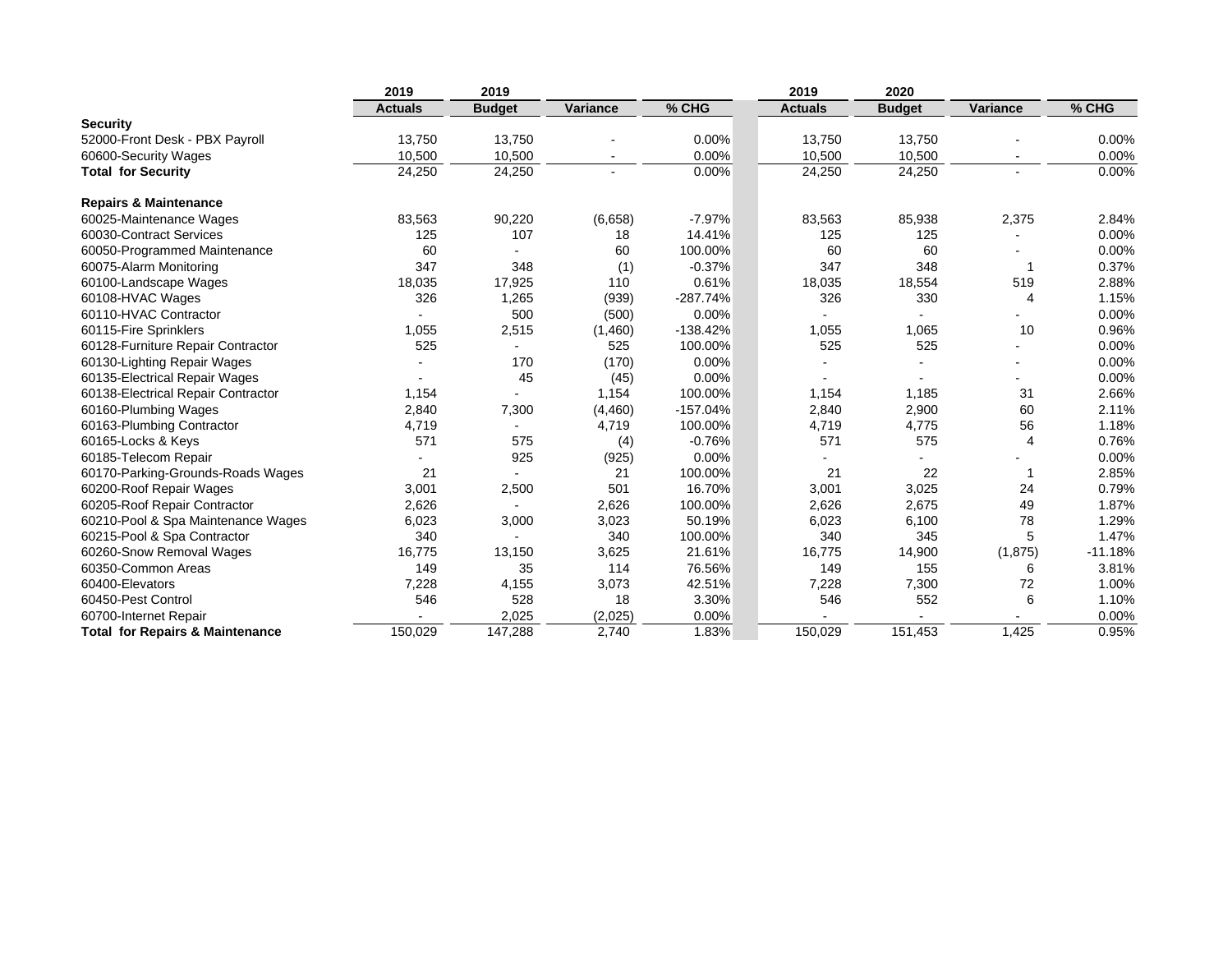|                                   | 2019           | 2019          |           |           | 2019           | 2020          |          |             |
|-----------------------------------|----------------|---------------|-----------|-----------|----------------|---------------|----------|-------------|
|                                   | <b>Actuals</b> | <b>Budget</b> | Variance  | % CHG     | <b>Actuals</b> | <b>Budget</b> | Variance | % CHG       |
| <b>Supplies</b>                   |                |               |           |           |                |               |          |             |
| 61100-Supplies-Building           | 2,839          | 3,368         | (529)     | $-18.63%$ | 2,839          | 2,895         | 56       | 1.97%       |
| 61110-Supplies-Equipment          |                |               |           | 0.00%     |                |               |          | 0.00%       |
| 61120-Supplies-Grounds/Parking    | 1,530          | 1,955         | (425)     | $-27.77%$ | 1,530          | 1,545         | 15       | 0.98%       |
| 61125-Supplies-HVAC               |                | 405           | (405)     | 0.00%     |                |               |          | 0.00%       |
| 61130-Supplies-Electrical         | 1,531          | 1,397         | 134       | 8.78%     | 1,531          | 1,555         | 24       | 1.54%       |
| 61145-Supplies - Fuel             | 49             |               | 49        | 100.00%   | 49             | 70            | 21       | 42.83%      |
| 61135-Supplies-Fertilizer/Insects |                | 15            | (15)      | 0.00%     |                |               |          | 0.00%       |
| 61150-Supplies-Pool               | 4,466          | 4,750         | (284)     | $-6.35%$  | 4,466          | 4,510         | 44       | 0.98%       |
| 61160-Supplies-Paint              | 236            | 200           | 36        | 15.37%    | 236            | 245           | 9        | 3.68%       |
| 61170-Supplies-Plumbing           |                | 150           | (150)     | 0.00%     |                | 1,000         | 1,000    | 0.00%       |
| 61190-Supplies - Water Softener   | 4,508          | 3,725         | 783       | 17.37%    | 4,508          | 4,550         | 42       | 0.93%       |
| 61200-Supplies-Snow Removal       | 589            | 500           | 89        | 15.06%    | 589            | 600           | 11       | 1.93%       |
| <b>Total for Supplies</b>         | 15,749         | 16,465        | (716)     | $-4.54%$  | 15,749         | 16,970        | 1,221    | 7.75%       |
| <b>Utilities</b>                  |                |               |           |           |                |               |          |             |
| 66100-Cable TV                    | 16,451         | 16,805        | (355)     | $-2.16%$  | 16,451         | 16,800        | 349      | 2.12%       |
| 66200-Electric                    | 47,171         | 51,044        | (3,873)   | $-8.21%$  | 47,171         | 48,586        | 1,415    | 3.00%       |
| 66250-Electric Recovery           | (8,404)        | (11, 715)     | 3,311     | $-39.40%$ | (8,404)        | (8,656)       | (252)    | 3.00%       |
| 66300-Gas                         | 14,102         | 13,862        | 240       | 1.70%     | 14,102         | 14,405        | 303      | 2.15%       |
| 66400-Internet                    | 16,224         | 16,234        | (9)       | $-0.06%$  | 16,224         | 16,234        | 9        | 0.06%       |
| 66500-Sewer                       | 28,971         | 24,319        | 4,653     | 16.06%    | 28,971         | 29,609        | 637      | 2.20%       |
| 66600-Telephone                   | 8,034          | 7,678         | 356       | 4.43%     | 8,034          | 8,056         | 23       | 0.28%       |
| 66700-Trash Removal               | 20,551         | 14,083        | 6,468     | 31.47%    | 20,551         | 20,690        | 139      | 0.68%       |
| 66800-Water                       | 59,756         | 57,119        | 2,637     | 4.41%     | 59,756         | 61,549        | 1,793    | 3.00%       |
| <b>Total for Utilities</b>        | 202,857        | 189,429       | 13,428    | 6.62%     | 202,857        | 207,273       | 4,416    | 2.18%       |
| 89000- Income Taxes               | 100            | 100           |           | 0.00%     | 100            | 100           |          | 0.00%       |
| 89100-Property Taxes              | 363            | 425           | (62)      | $-17.01%$ | 363            | 370           | 7        | 1.86%       |
| 90000-Future Reserve Accrual      | 173,472        | 173,472       |           | 0.00%     | 173,472        | 225,000       | 51,528   | 29.70%      |
| <b>Total Other Expenses</b>       | 173,935        | 173,997       | (62)      | $-0.04%$  | 173,935        | 225,470       | 51,535   | 29.63%      |
| <b>Total Expenses</b>             | 716,648        | 699,198       | 17,450    | 2.43%     | 716,648        | 772,144       | 55,496   | 7.74%       |
| <b>Net Income</b>                 | (13, 519)      |               | (13, 519) |           | (13, 519)      | (0)           | 13,519   | $-100.00\%$ |